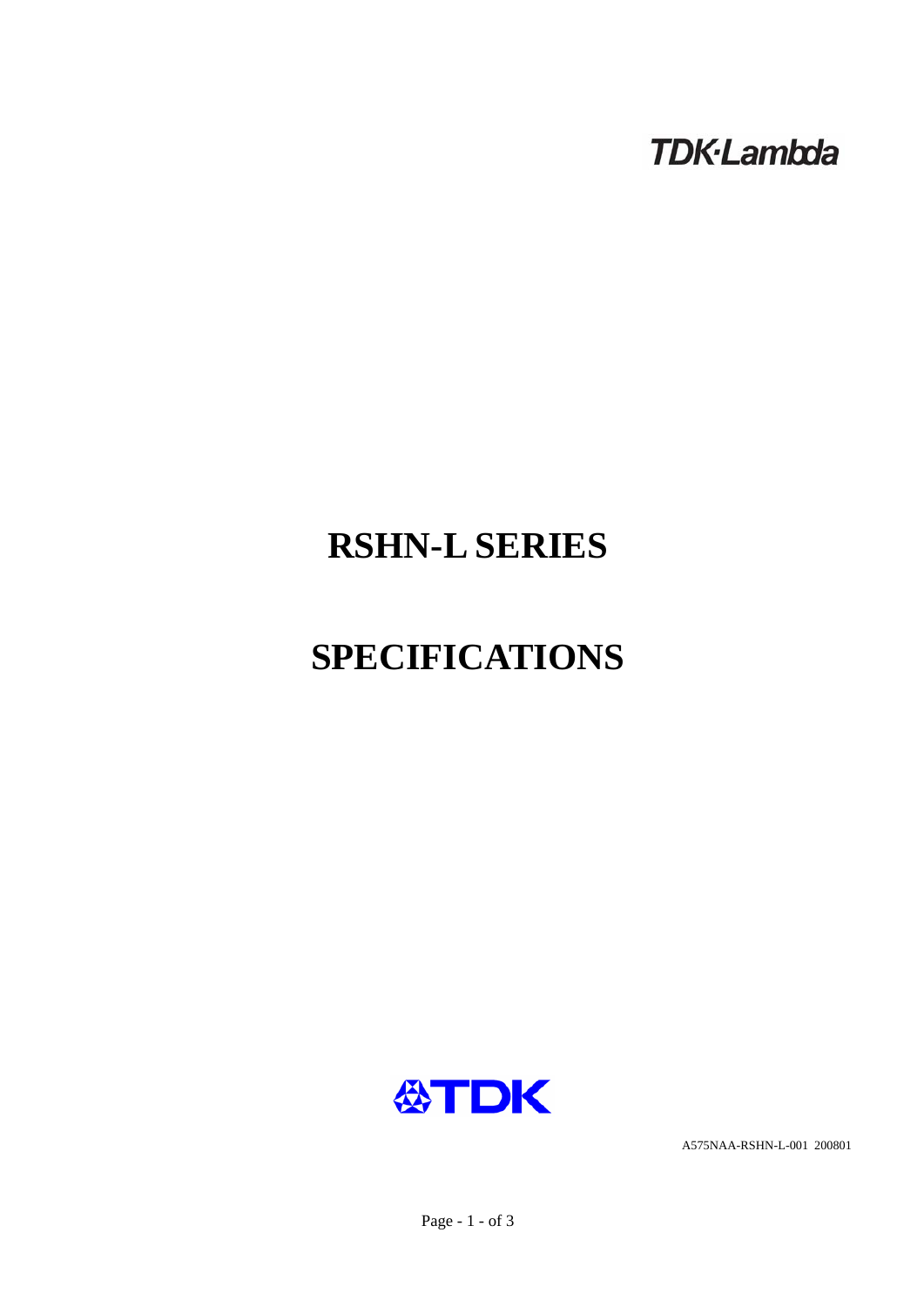### **RSHN-L SERIES**

## **SPECIFICATIONS**

|                | Items                                                             |            | Model                    | <b>RSHN-2003L</b>                                                                                                      | <b>RSHN-2006L</b> | <b>RSHN-2010L</b> | RSHN-2016L | <b>RSHN-2020L</b> |  |  |
|----------------|-------------------------------------------------------------------|------------|--------------------------|------------------------------------------------------------------------------------------------------------------------|-------------------|-------------------|------------|-------------------|--|--|
| $\mathbf{1}$   | Rated Voltage (AC, DC)                                            |            | V                        | 250                                                                                                                    |                   |                   |            |                   |  |  |
| $\overline{2}$ | Rated Current (AC, DC)<br>$*1$                                    |            | A                        | 3                                                                                                                      | 6                 | 10                | 16         | 20                |  |  |
| 3              | <b>Test Voltage</b><br>(terminals to base plate, 1min AC)         |            | V                        | 2500 at $20\pm15^{\circ}$ C, 65 $\pm$ 20 %                                                                             |                   |                   |            |                   |  |  |
| $\overline{4}$ | <b>Isolation Resistance</b><br>(terminals to base plate, 500V DC) |            | $M \Omega$               | 100 min. at $20\pm15^{\circ}$ C, $65\pm20$ %                                                                           |                   |                   |            |                   |  |  |
| 5              | Leakage Current                                                   | 250V, 60Hz | mA                       | $0.1$ max.                                                                                                             |                   |                   |            |                   |  |  |
| 6              | DC Resistance (both lines)                                        |            | $m \Omega$               | 350                                                                                                                    | 140               | 60                | 35         | 22                |  |  |
| $\tau$         | Temperature Rise                                                  |            | $\rm ^{\circ}C$          | 30 max.                                                                                                                |                   |                   |            |                   |  |  |
| 8              | <b>Operating Temperature</b>                                      |            | $\rm ^{\circ}C$          | $-25 \sim +85$                                                                                                         |                   |                   |            |                   |  |  |
| 9              | <b>Operating Humidity</b>                                         |            | ٠                        | $15 \sim 85$ % RH                                                                                                      |                   |                   |            |                   |  |  |
| 10             | Storage Temperature                                               |            | $\rm ^{\circ}C$          | $-25 - +85$                                                                                                            |                   |                   |            |                   |  |  |
| 11             | <b>Storage Humidity</b>                                           |            | $\overline{\phantom{a}}$ | $5 \sim 85$ % RH                                                                                                       |                   |                   |            |                   |  |  |
| 12             | Vibration<br>$\overline{\phantom{a}}$                             |            |                          | Frequency: 10~55Hz Amplitude: 1.5mm, Sweep for 1 min.<br>Dimension and times : X, Y and Z directions for 2 hours each. |                   |                   |            |                   |  |  |
| 13             | <b>Safety Standards</b>                                           |            | $\overline{\phantom{a}}$ | EN60939 (SEMKO), UL1283, CSA C22.2 No.8                                                                                |                   |                   |            |                   |  |  |
| 14             | Weight                                                            |            | g                        | 190                                                                                                                    | 240               | 240               | 350        | 350               |  |  |

#### **NOTE**

 \*1 Value for Ta less than 55 °C (include 55 °C) For Ta more than 55 °C (not include 55 °C) According to the derating curve shown on the right.



#### **CAUTION**

·Specifications which provide more details for the proper and safe use of the described product are available upon request.

·All specification are subject to change without notice.

A575NAA-RSHN-L-001 200801